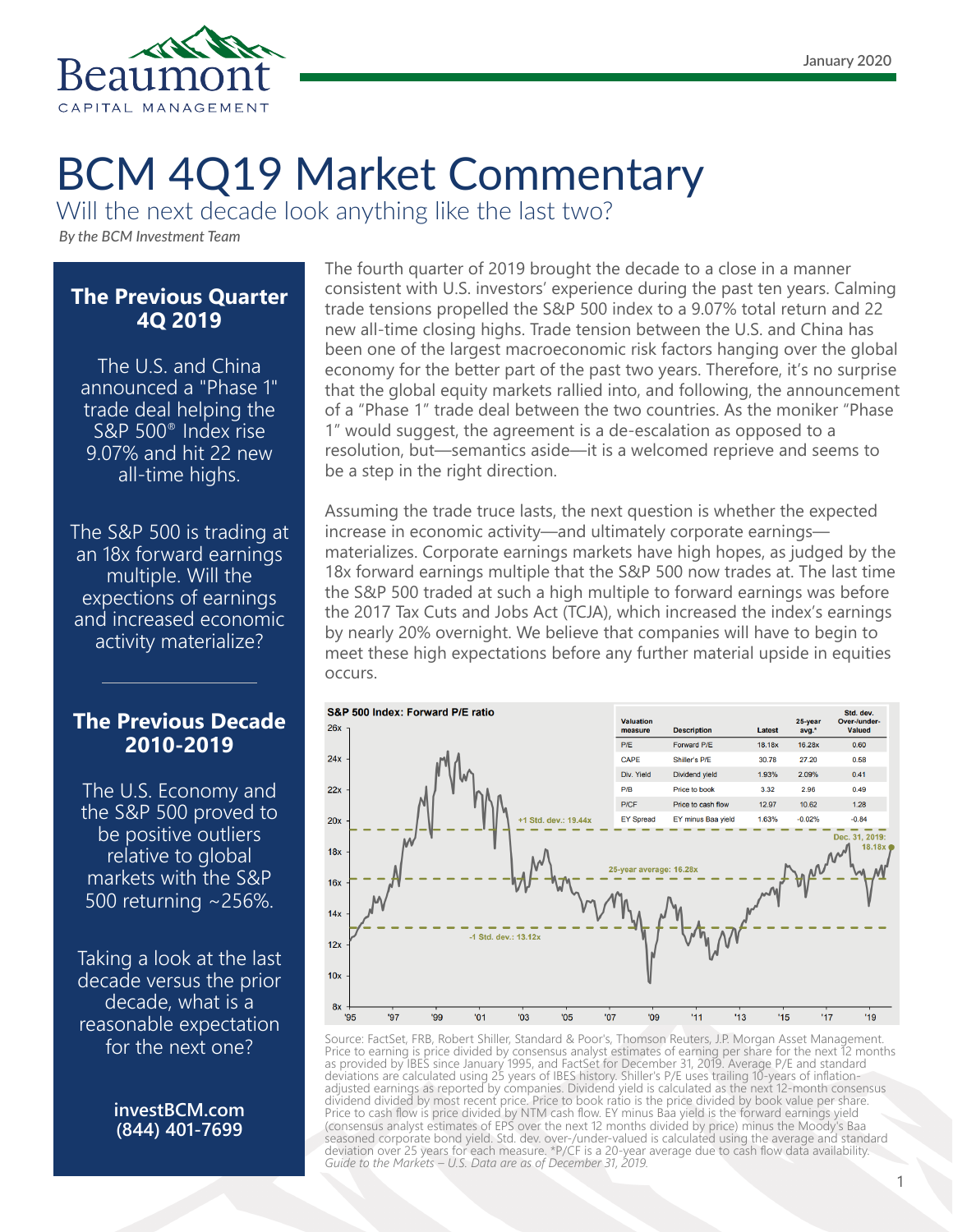

In the past, we've used our fourth quarter letter as a chance to take a step back and provide a year-end review. As this year-end also coincides with a more momentous milestone, the conclusion of the decade, we believe it will prove more insightful to focus on that timeframe instead. As the global economy recovered from what is considered the worst economic calamity since the Great Depression, the U.S. economy and—by extension—the S&P 500 proved to be positive outliers in an otherwise sluggish global landscape. For the ten years ending on 12/31/19, the S&P 500 realized a total return of 256.39% compared to total returns of 80.68%, 48.31%, and 44.45% for the EAFE (Europe, Australasia and Far East) Index, MSCI Emerging Markets Index and Bloomberg Barclays U.S. Aggregate Bond Index, respectively.



Source: Bloomberg, Beaumont Capital Management, 12/31/1909 through 12/31/2019. Index returns are gross of fees.

Although, with the benefit of hindsight, it is not surprising that the U.S. has outperformed over the past decade, it's worth remembering that the prior decade<sup>1</sup> was nearly a mirror image. From the beginning of 2000 to the end of 2009, of the four indices mentioned above, the S&P 500 produced the worst result. Valuations aside, it would appear that the U.S. has the deck stacked in its favor going into the next decade, but we ask investors to remember the prevailing outlook in 1999 and 2009. Investors may have been skeptical in 1999, but there was little outright pessimism—and pessimism was certainly pervasive in 2009. We're not suggesting that the next decade will look like any of the decades that preceded it; instead, we're reminding investors of the wide range of outcomes that are possible. Investors' expectations tend to anchor to their recent experience, but the future is much more uncertain.



Source: Bloomberg, Beaumont Capital Management, 12/31/1999 through 12/31/2009. Index returns are gross of fees.

2 1 Where do we begin. The Federal Reserve recapitalized the banking system, the shale revolution, biotechnology, consumer technology, etc. While it's easy to argue about other actions that Congress could have taken, the only major error (that we'll likely all agree on) is the lack of a material infrastructure program.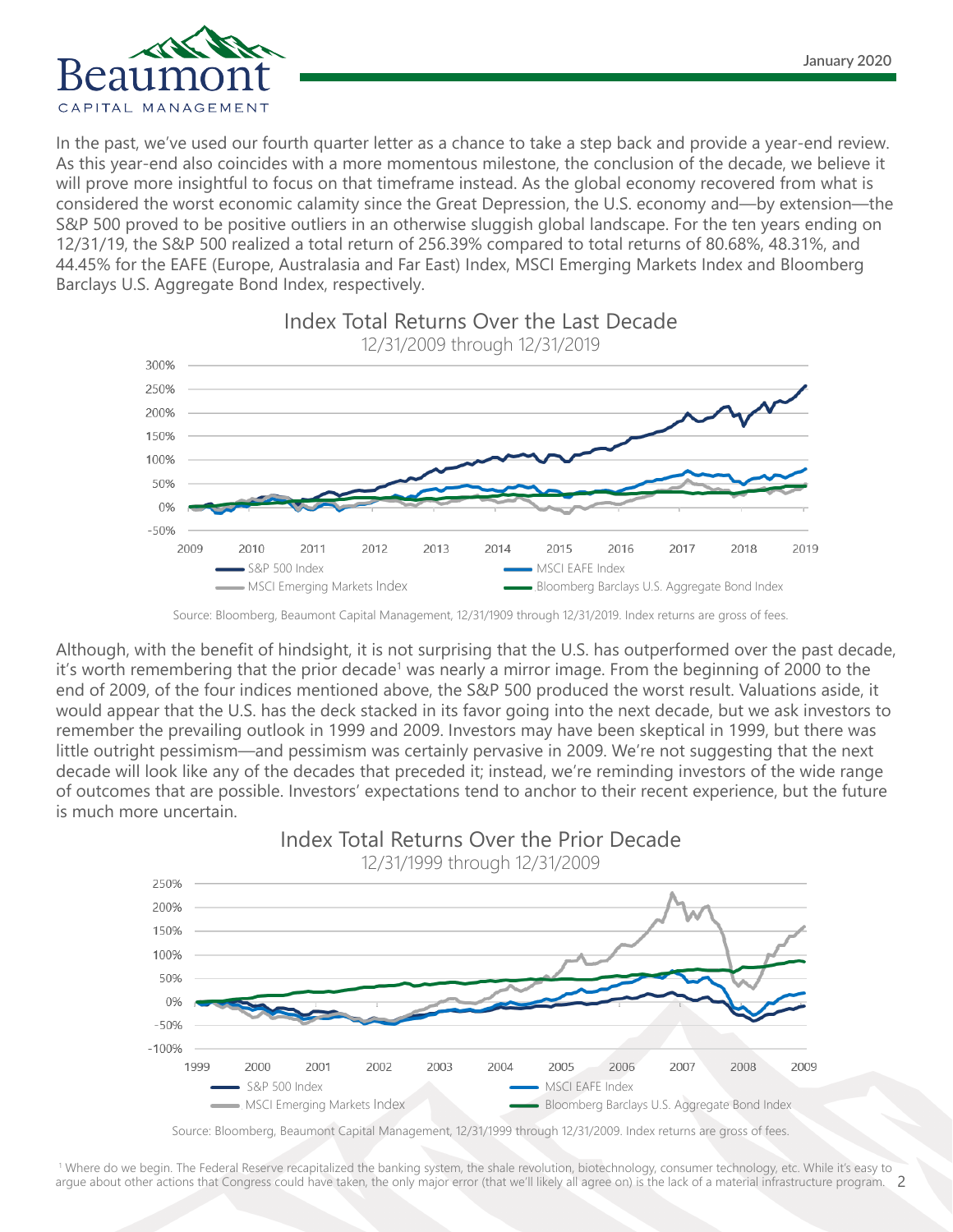

BCM's quantitatively driven rules-based strategies are designed to help investors deal with this uncertainty. We believe that a properly diversified portfolio—one that is robust in the face of an uncertain future—requires diversification among management style as much as, if not more so than, among asset classes. Managers such as BCM, who attempt to adapt your portfolio to the changing market environment, can help your portfolio realize differentiated results over time. In some market environments, such as the past decade, a differentiated and diversified result may reduce absolute portfolio performance, but no manager can allocate with the benefit of hindsight. Instead, we must invest for a wide range of future outcomes with the confidence that our portfolio will prove robust under whatever circumstances the future may bring.

Before we conclude, we'd also like to provide an update on the progress that we've made as a business over the past decade. This past year, BCM celebrated its tenth birthday and we've come a long way over those ten years. We've grown from nothing more than a hobby to an asset management firm with a national presence and 24 full-time positions. While we believe that our success suggests that there is demand in the market for strategies like ours, we recognize that we could never have come this far without clients who understand and value the investment attributes that we are attempting to provide.

#### **As always, we thank you for your confidence and for your business.**

**Beaumont Capital Management (BCM)** (844) 401-7699 salessupport@investbcm.com [investbcm.com](http://investbcm.com )